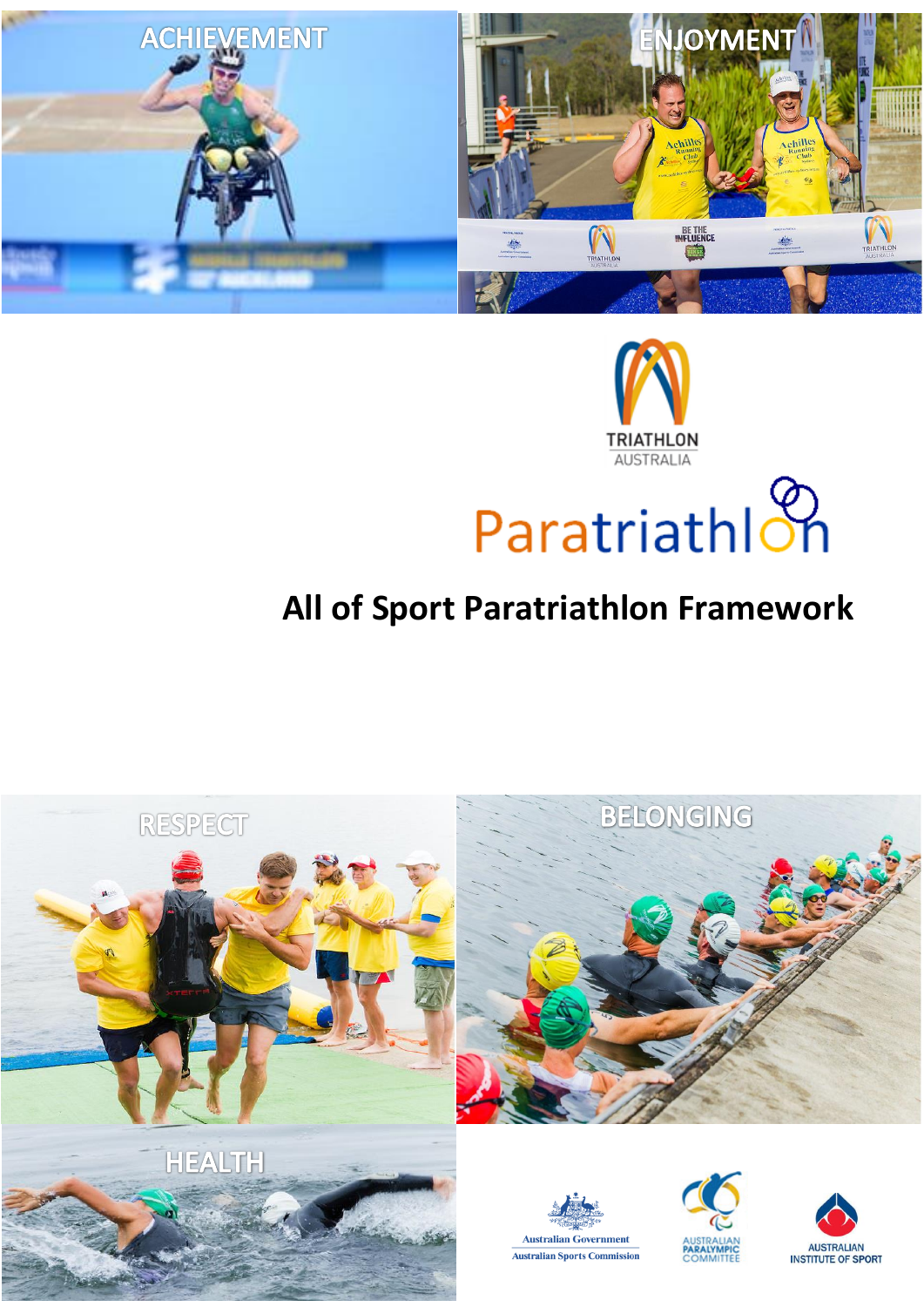# **TABLE OF CONTENTS**

| 1. | <b>PURPOSE</b>                                  | 3 |
|----|-------------------------------------------------|---|
| 2. | <b>SUMMARY OF THE FRAMEWORK</b>                 | 3 |
| 3. | <b>BACKGROUND</b>                               | 3 |
| 4. | <b>INCLUSION INTO THE PARALYMPIC GAMES</b>      | 4 |
| 5. | <b>LINK TO TRIATHLON AUSTRALIA VALUES</b>       | 4 |
| 6. | <b>GOVERNANCE</b>                               | 4 |
| 7. | <b>INTERNATIONAL TRIATHLON UNION COMMITMENT</b> | 5 |
| 8. | <b>STRATEGIES AND OUTCOMES</b>                  | 5 |
|    |                                                 |   |

2013 – 2016 Paratriathlon Framework **Page 2** of 6

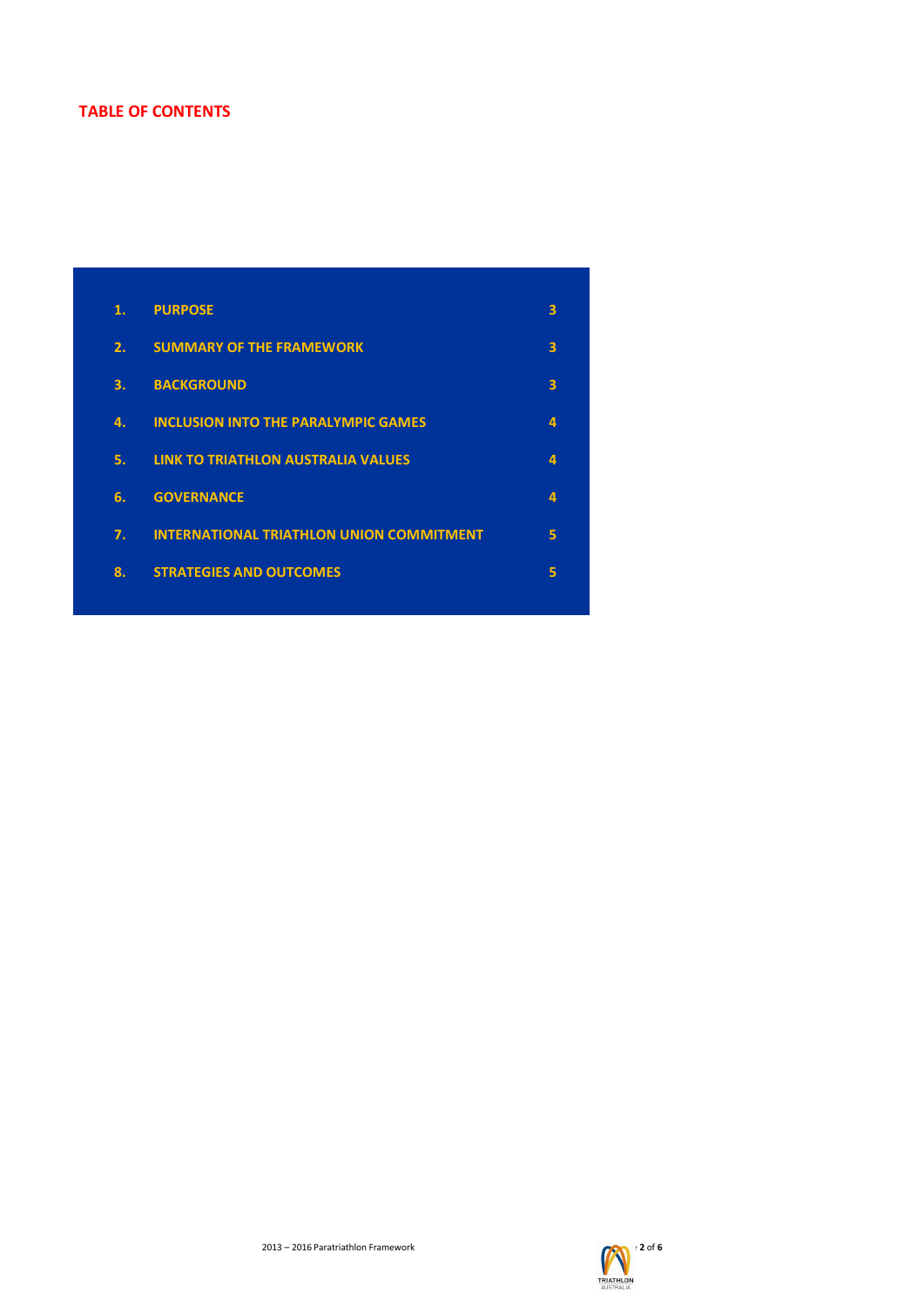2013 – 2016 Paratriathlon Framework Page **3** of **6**



# **1. PURPOSE**

Providing opportunities for people with disabilities at all levels in the sport is of utmost importance to Triathlon Australia (TA) and to our State and Territory Triathlon Associations.

The purpose of the All of Sport Paratriathlon Framework is to guide and inform all Triathlon Australia and State and Territory Triathlon Associations Strategic and Operational Plans. This will ensure sustainable, well-resourced outcomes that encourage and facilitate integrated participation by people with disabilities, provide quality development pathways and the delivery of high performance targets.

# **2. SUMMARY OF THE FRAMEWORK**

At the centre of the framework are Triathlon Australia's core brand values: Respect – Health – Enjoyment – Belonging – Achievement. These values should be used to inform the practical implementation of the framework.

The framework has three distinct pillars:

- a) Participation participation by any person with disabilities in any event from entry level to Iron Man
- b) Paratriathlon Triathlon Australia sanctioned National Qualifying Events (Paratriathlon) and ITU sanctioned International Paratriathlon Events
- c) Paralympic Games

Each pillar requires the application of different principles.

- a) Participation
	- Triathlon is inclusive of all individuals and all levels of participation, from entry level to Iron Man.
	- The safety of all participants and officials is paramount.
	- Acknowledges the complexity and difficulty of achieving inclusion for everyone it will not be possible for every individual in all events.
	- Supports cooperation to identify alternative ways of achieving inclusion and/or alternative opportunities if inclusion is not initially achievable.
	- The participant and the race organiser share responsibility to communicate with each other to find individual solutions if needed and where possible.
- b) Paratriathlon Triathlon Australia sanctioned National Qualifying Events (Paratriathlon) and ITU sanctioned International Paratriathlon Events
	- Full implementation of ITU Rules and Regulations, including for classification and equipment this will exclude some individuals.
	- Pinnacle competition is the ITU World Paratriathlon Championships
	- Forms a significant component of the Paralympic pathway.
	- Has many similarities to ITU Age Group competition.
- c) Paralympic/High Performance
	- Only for the events/classes identified for Paralympic Games competition.
	- Medal winning and potential medal winning (within 2 cycles) athletes only.
	- Dependant on the final definition from the ITU may include the ITU Elite Paratriathlon World Championships.

### **3. BACKGROUND**

Triathlon is a multidisciplinary endurance sport that challenges athletes to a continuous race over three disciplines. The sport is designed to embrace as many athletes as possible, while testing a variety of key skills.

People with disabilities currently participate in all forms of triathlon, from full ironman to mini and taster events. The ITU Paratriathlon event, conducted at the World Championships and included in the Paralympic Games from 2016 comprises 750m of swimming, followed by 20km of cycling and 5km of running. Depending on the disability, an athlete may use a handcycle, tandem bicycle or bicycle on the bike course, while wheelchairs are permitted for some on the run.

Formal classification is required for people with disabilities to participate in identified national calendar events and ITU competitions. Classification is NOT required for any other form of participation.

The ITU is developing a new and evidence-based classification system for ITU Paratriathlon competition from 2014 on. (Note once confirmed the new classes will be included here).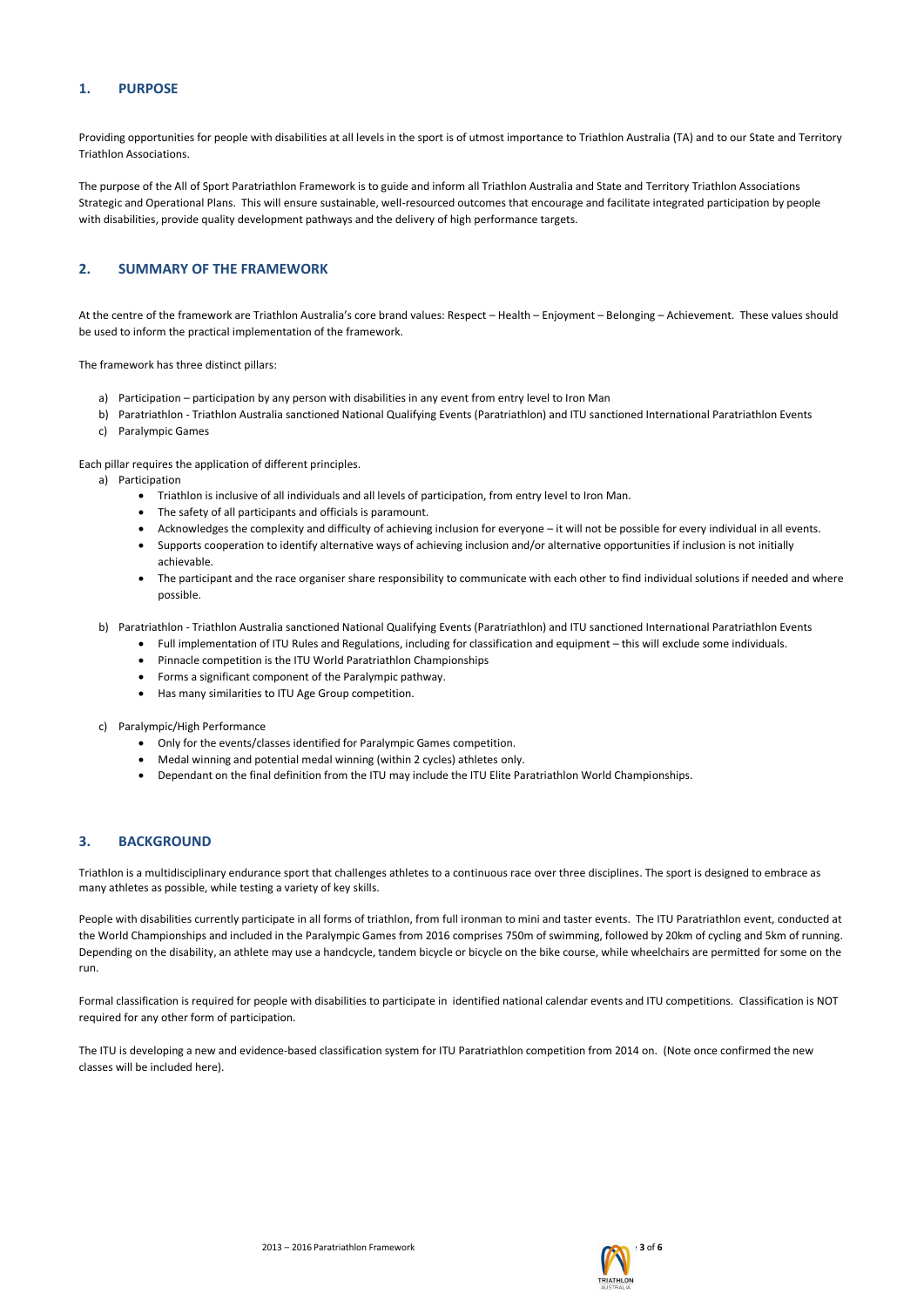2013 – 2016 Paratriathlon Framework Page **4** of **6**



# **4. INCLUSION INTO THE PARALYMPIC GAMES**

In 2010 the International Paralympic Committee agreed to the inclusion of paratriathlon into the Paralympic Sport Program. Paratriathlon will make its first appearance at the 2016 Rio Paralympic Games.

In July 2013, the IPC announced that Paratriathlon has been awarded six (6) medal events and a total of 60 quota positions for athletes for the 2016 Rio Paralympic Games. The ITU are currently working through a process to determine the events within the quota allocation and the qualifying criteria. This is anticipated to be considered for approval by the IPC in November 2013.

## **5. TRIATHLON AUSTRALIA VALUES**

Triathlon has five simple values which inform and underpin all programs:

All members of our triathlon community have the opportunity to achieve to whatever level they aspire within the sport as a competitor, support personnel, volunteer or administrator.

#### **Health**:

All members of our triathlon community, beginners, age groupers and elite, including people with disabilities; are able to compete in the sport in a manner which promotes health and wellbeing

#### **Enjoyment**:

All members of our triathlon community are able to be involved in the sport in a manner which provides enjoyment and is free from discrimination.

#### **Belonging:**

All members of our triathlon community are able to experience a sense of belonging in a sport which is inclusive, welcoming and supportive of lifelong involvement.

#### **Achievement:**

#### **Respect:**

All members of our triathlon communityity treat each other with respect, acknowledging differences of ability and encouraging differences of opinions.

#### **6. GOVERNANCE**

The Board of Triathlon Australia are responsible for the development, maintenance and implementation of this framework and its constituent programs and policies.

The Framework will be managed from an operational perspective by the Chief Executive Officer and implemented by the following staff members:

- National Manager, Participation and Membership
- National Manager, Paratriathlon
- National Manager, Events and Technical
- National Manager, Coaching
- National Performance Director,

Specific responsibilities relevant to the participation of people with disabilities in triathlon events will be included in the Operational Plans assigned to the staff members.

The TA Paratriathlon Committee appointed by the board of TA is responsible for monitoring the implementation of the Framework.

The currency and relevance of the Framework will be ensured by maintaining close relationships and information sharing with partner organisations including:

- The Australian Paralympic Committee
- The Australian Institute of Sport
- The Australian Sports Commission
- The State Institute of Sport and State Academies of Sport Network
- State and Territory Triathlon Associations
- The International Triathlon Union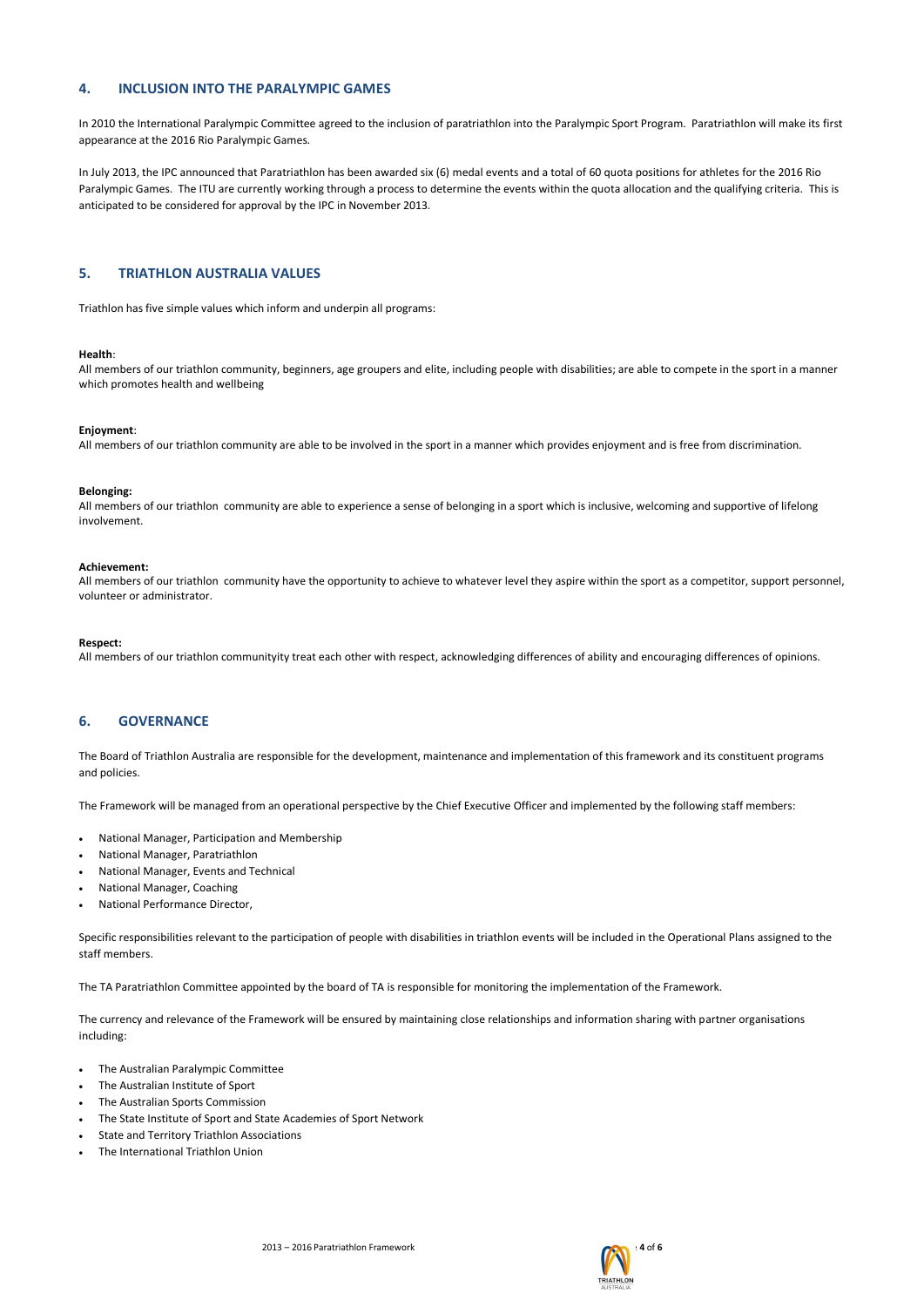2013 – 2016 Paratriathlon Framework Page **5** of **6**



# **7. ITU COMMITTMENT**

The ITU has supported the development of paratriathlon for over 15 years and is committed to the continuing development of paratriathlon through the establishment of the ITU Paratriathlon Committee. The goals of the ITU Paratriathlon Committee are:

- To oversee the development of paratriathlon within the triathlon community by growing participation at all levels, building a pathway to, developing, elite performance, evolving events and building profile.
- To upholding ethical principles and fair play at all times including moving towards evidence based assessment of Classification.
- To work with the IPC in preparation for the debut of Paratriathlon in the Paralympic Games in Rio de Janeiro in 2016, and to foster the growth of Paratriathlon as it becomes an integral and contributing part of the Paralympic movement.

# **3. STRATEGIES AND OUTCOMES**

The framework will provide strategic direction to TA and the STTAs to achieve the following outcomes.

#### **Key Objective 1**

To grow participation in the sport of triathlon by people with disabilities through leadership and the provision of increased opportunities.

| <b>Strategy</b>                                                                                                                                                                                                                                        | <b>Outcome</b>                                                                                                                                                                                                                                                                                                                                                                     |
|--------------------------------------------------------------------------------------------------------------------------------------------------------------------------------------------------------------------------------------------------------|------------------------------------------------------------------------------------------------------------------------------------------------------------------------------------------------------------------------------------------------------------------------------------------------------------------------------------------------------------------------------------|
| 1. Provide leadership through the role of National<br>Manager Paratriathlon, with the support of the<br>Paratriathlon Advisory Committee                                                                                                               | Clear communication and oversight of national strategies                                                                                                                                                                                                                                                                                                                           |
| 2. Provide leadership through the development of<br>quality national initiatives and resources which provide<br>current best practice solutions and processes for the<br>optimal integration of people with disabilities at all<br>levels of the sport | All programs and initiatives are developed and continually<br>reviewed to include considerations for people with disabilities.<br>Examples would include:<br>TryStars<br>$\bullet$<br>Try-A-Tri<br>$\bullet$<br>Coach and official education<br>$\bullet$<br>Skills development programs<br>$\bullet$<br><b>Technical Rules</b><br>$\bullet$<br>High Performance Plan<br>$\bullet$ |

#### **Key Objective 2**

To ensure that opportunities exist for people with disabilities at all levels to compete in events of the highest quality through leadership and collaboration.

| <b>Strategy</b>                                                                                                                                                                    | <b>Outcome</b>                                                                                                                                                                                                                                                                                                                                                                                                                                                                                                                                                                                                                                                                                                                                                                                                                                                                                                                                                                                                                                                                                                                                                                                                         |
|------------------------------------------------------------------------------------------------------------------------------------------------------------------------------------|------------------------------------------------------------------------------------------------------------------------------------------------------------------------------------------------------------------------------------------------------------------------------------------------------------------------------------------------------------------------------------------------------------------------------------------------------------------------------------------------------------------------------------------------------------------------------------------------------------------------------------------------------------------------------------------------------------------------------------------------------------------------------------------------------------------------------------------------------------------------------------------------------------------------------------------------------------------------------------------------------------------------------------------------------------------------------------------------------------------------------------------------------------------------------------------------------------------------|
| 1. Provide support for Race Directors, Technical officials<br>and volunteers to develop high level expertise and<br>experience in events that include people with<br>disabilities. | Education programs and opportunities are provided for<br>$\bullet$<br>technical officials, volunteers and Race Directors to<br>develop operators experienced in the inclusion of people<br>with disabilities, establishing and ensuring quality<br>standards.<br>Management of ITU Classification Processes, including<br>the training and registration of classifiers.<br>A promotional and marketing strategy is developed that<br>educates and engages the triathlon community including<br>the media, athletes and key stakeholders.<br>Clubs are educated, supported and encouraged to<br>$\bullet$<br>collaborate to ensure if one event is not suitable for a<br>person with disabilities an alternative is identified.<br>The effective conduct of and promotion of a series of<br>$\bullet$<br>National Qualifying Events (Paratriathlon) for the ITU<br>World Championships. The series to comprise a<br>minimum of 4 and preferably 6 events, including a<br>National Paratriathlon Championships.<br>To successfully bid for and conduct at least 2 of the 3<br>$\bullet$<br>available ITU International Sanctioned events for<br>Paratriathlon. This includes the Oceania Paratriathlon<br>Championships. |